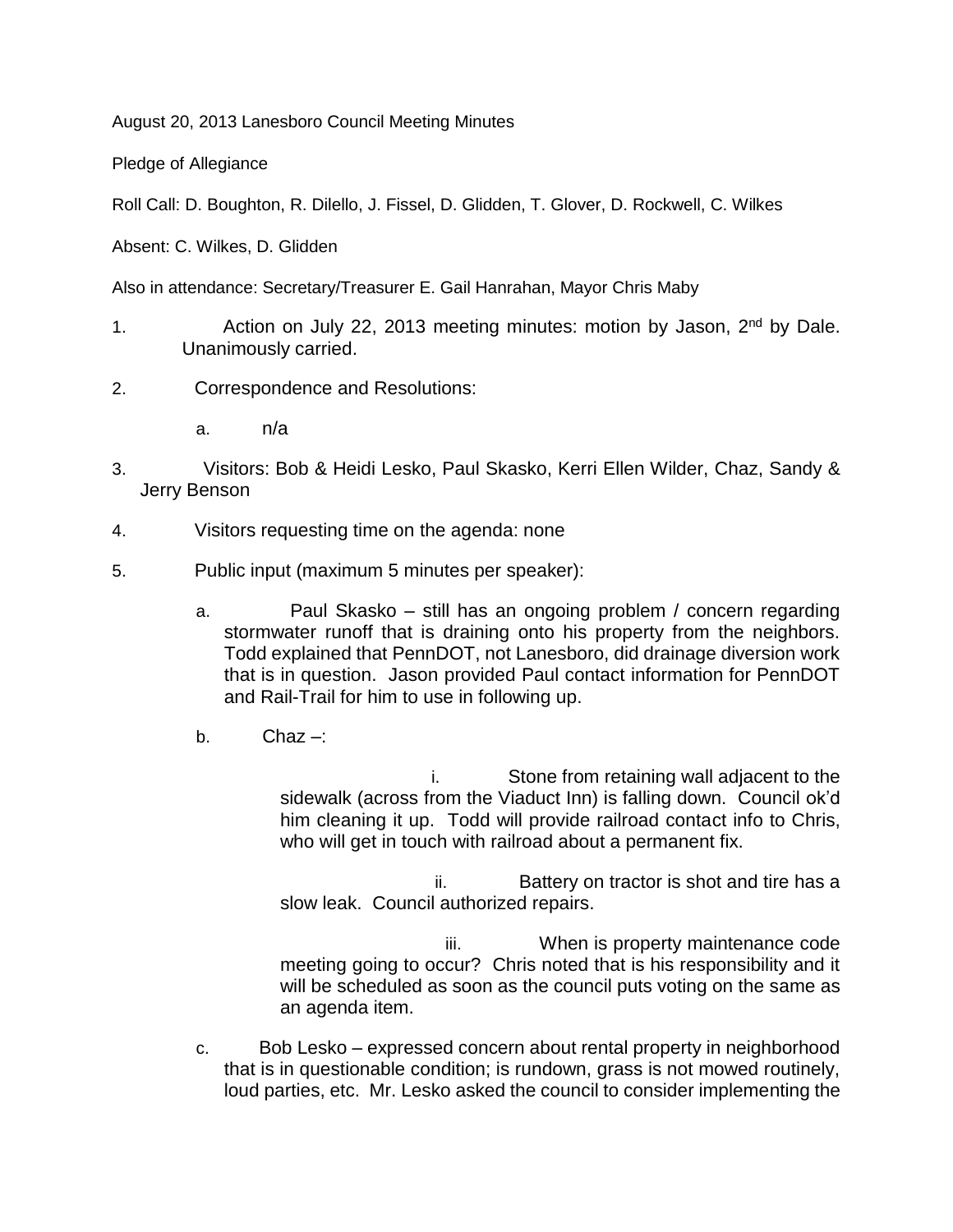maintenance code that has been discussed repeatedly by council and was noted to contain guidance which will help to minimize or eliminate most of the concerns that were raised. Chris will check with Myron / Chief Smith on wood burning and whether or not it can be regulated. *Note: following the meeting, Chris Maby checked with Chief Smith. If the wood burning is outside and not related to a furnace AND the wind is blowing it into a neighboring house, it can be considered a nuisance and should be stopped until such time the wind changes direction and the smoke would no longer be blowing into the houses. This is enforceable through the police department. Chief Smith will be following up with both neighbors to try and help end the issue.*

- 6. Police:
	- a. Presented in summary format by Mayor Maby, copy provided to Gail for filing
	- b. Dan suggested having police on duty the night of the council meetings. Chris contacted Jim – this will be set up in next month's schedule and continuing thereon.
- 7. COG report:
	- a. Report previously distributed by Todd via email
- 8. Streets committee:
	- a. Need to decide on truck repair or replace? Todd to bring a quote for a new truck to next month's meeting. Council discussed options needed (gas or diesel, bed type, plow type, spreader, etc.) and gave Todd feedback on what to use to collect the quote on.
	- b. Snowplow still not fixed Damon will be pulling it in for repairs when Chuck returns.
	- c. Pothole at the end of Grand St will be filled in by Jason.
- 9. Parks & recreation committee 4 more picnic tables to get painted. Ultramarathon a success. Todd will provide Gail the receipts for the paint and picnic tables.
- 10. Sewer / Refuse committee:
	- a. Idler needs to be fixed doesn't work when PTO is engaged. Jason has a list of other repairs that need to be made.
	- b. Letter from Gruen's concerning garbage biling.
	- c. Several accounts have had or will have their water turned off for nonpayment of garbage and/or sewer bills.